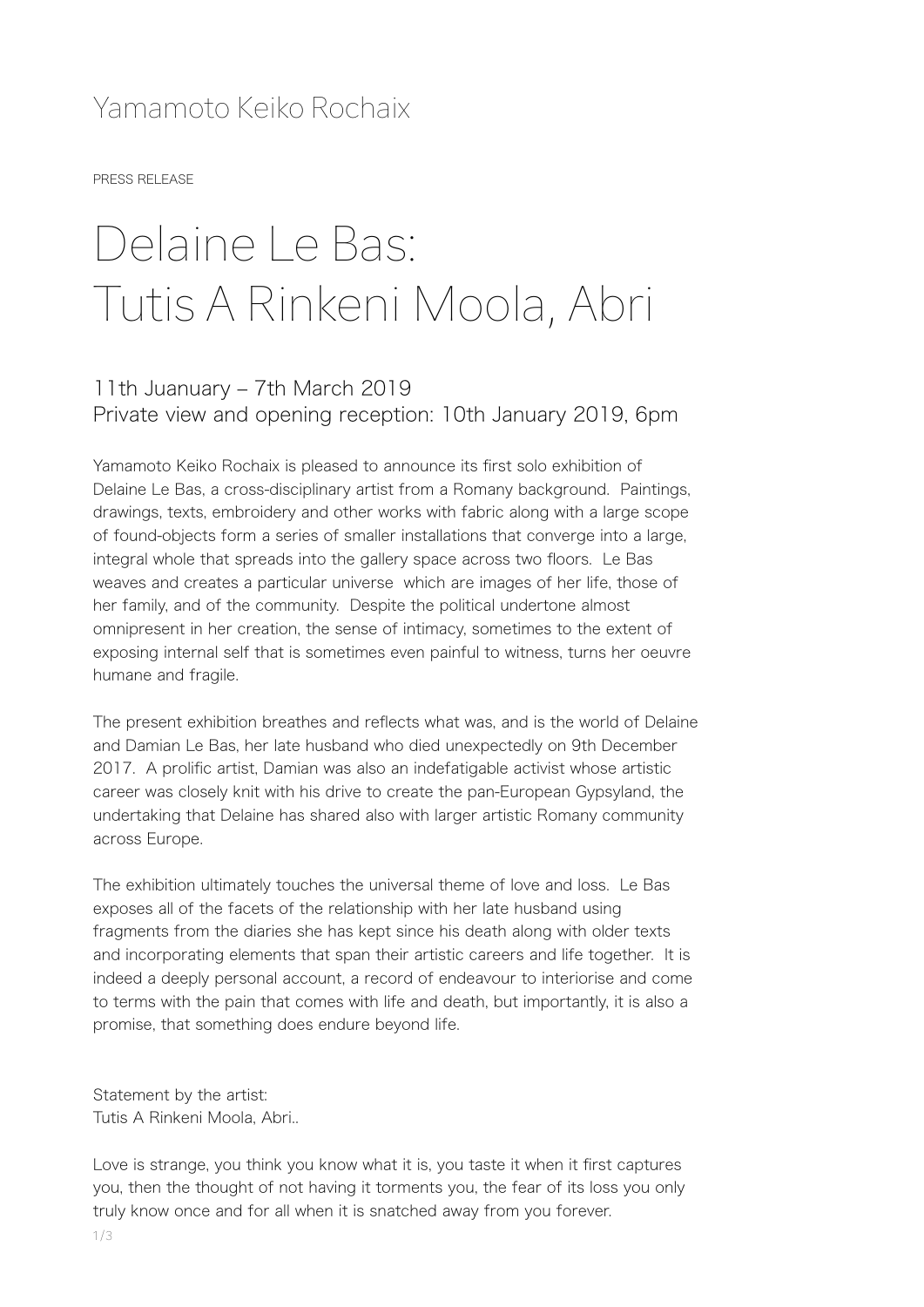With grief as a partner a new relationship develops between you and the one that you love

Over the past year I have had to develop a new relationship with Damian one that transcends time and the boundaries of what common sense would describe as normality

I am wrapped in decades of artwork, memories, experiences and now I alone have to unravel in the artworks and memories to construct a new world and universe of images and cyphers that convey my experience of life, love & loss without glamorising over the difficulties that a relationship based in passion and artistic creativity entails

Life throws punches at you consistently, this is the hardest one that I could not avoid and have had to take the full force of

I now feel like I live in a parallel universe that is connected to this one but in which I float above it at the same time

In this installation I am trying in the only way I know how through my art and Damian's to give a small glimpse into our world and articulate what we had and continue to have because our relationship has not ended in so many ways

He was often tortured by so many demons that often I thought I would never be able to save him from them but now he is a beautiful ghost and free and he gave me so much that this installation is a thank you to him for always supporting me, encouraging me to truly be me, that love is a key to so much which has also created a place in this world where I am surrounded by so many beautiful human beings

Love is so hard to quantify in world where hate seems to dominate the discourse of everything.

I have lost my artistic partner in crime with our art materials as weapons, but our work continues.

I would like to thank my dearest Candice & Damian James for the title in Romani.

## Delaine Le Bas

Delaine Le Bas was born in Worthing, West Sussex in 1965 where she lives and works. She studied for her MA at St Martins School of Art, London. Her works have been exhibited internationally and include Prague Biennale in 2005 and 2007, ʻParadise Lost' the first Roma Pavilion for the Venice Biennale in 2007, ʻWitch Hunt' for the Gwangju Biennale South Korea 2012, and Athens Biennale 2018. She co-curated ʻCome Out Now!', the first Roma Biennale 2018 an idea